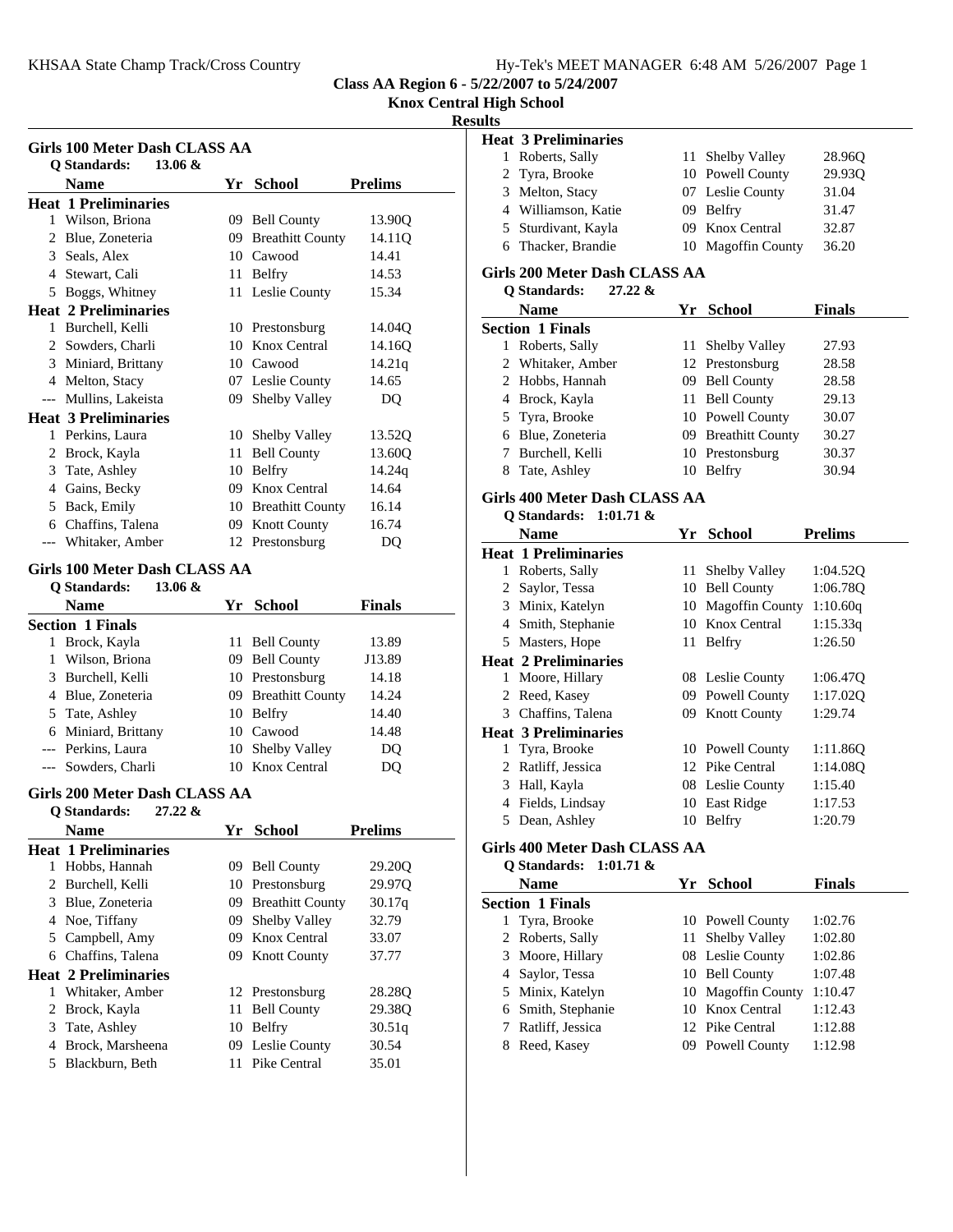#### **Knox Central High School**

### **Results**

| Girls 800 Meter Run CLASS AA<br>Q Standards: $2:27.28 \&$ |                    |     |                     |               |
|-----------------------------------------------------------|--------------------|-----|---------------------|---------------|
|                                                           | <b>Name</b>        | Yr  | <b>School</b>       | <b>Finals</b> |
| Section 1                                                 |                    |     |                     |               |
| 1                                                         | White, Brooke      |     | 12 Bell County      | 2:34.12       |
| $\mathfrak{D}_{\mathfrak{p}}$                             | Perkins, Laura     | 10  | Shelby Valley       | 2:36.03       |
| 3                                                         | Robbins, Ashley    | 10  | <b>Bell County</b>  | 2:40.34       |
| 4                                                         | Bowlin, Beth       | 11  | Knox Central        | 2:47.29       |
| 5.                                                        | Gray, Hannah       | 11  | Knox Central        | 2:52.00       |
| 6                                                         | Hall, Kayla        |     | 08 Leslie County    | 2:58.18       |
| 7                                                         | Olsen, Hannah      |     | 12 Powell County    | 3:01.81       |
| 8                                                         | Reed, Kasey        | 09. | Powell County       | 3:05.36       |
| 9                                                         | Brock, Samatha     |     | 10 Cawood           | 3:06.42       |
| 10                                                        | Perkins, Amber     |     | 12 Shelby Valley    | 3:09.11       |
| 11                                                        | Moore, Katie       |     | 04 Leslie County    | 3:14.14       |
| 12                                                        | Ratliff, Jessica   |     | 12 Pike Central     | 3:17.28       |
| 13                                                        | Pugh, Amber        | 10  | East Ridge          | 3:18.10       |
| 14                                                        | Rowe, Keshia       | 11  | East Ridge          | 3:20.22       |
| 15                                                        | Marden, Tiffany    | 10  | <b>Knott County</b> | 4:04.66       |
|                                                           | Davenport, Meranda | 07. | Cawood              | DO            |

#### **Girls 1600 Meter Run CLASS AA Q Standards: 5:31.39 &**

| Q Standards: |
|--------------|
| $N = 0$      |

|           | Name                | Yr      | <b>School</b>        | Finals  |
|-----------|---------------------|---------|----------------------|---------|
| Section 1 |                     |         |                      |         |
| 1         | Davenport, Meranda  | $^{07}$ | Cawood               | 5:55.31 |
| 2         | Gibson, Caitlin     | 08      | <b>Bell County</b>   | 5:57.87 |
| 3         | Bowlin, Beth        | 11      | Knox Central         | 6:00.88 |
| 4         | Brown, Kelly        |         | 05 Bell County       | 6:01.76 |
| 5         | McDonald, Megan     | 10      | Knox Central         | 6:05.40 |
| 6         | Ostrem, Tenny       |         | 10 Powell County     | 6:15.61 |
|           | Minix, Katelyn      |         | 10 Magoffin County   | 6:24.03 |
| 8         | Faulkner, Lisa      |         | 12 Powell County     | 6:28.82 |
| 9         | Burke, Melanie      | 11      | <b>Shelby Valley</b> | 7:00.46 |
| 10        | Chaffins, Elizabeth |         | 12 Prestonsburg      | 7:06.29 |
| 11        | Slusher, Randa      | 07      | Leslie County        | 7:09.63 |
| 12        | Marden, Tiffany     | 10      | <b>Knott County</b>  | 9:03.27 |

#### **Girls 3200 Meter Run CLASS AA**

#### **Q Standards: 12:22.81 &**

**Section 1**<br>1 Hobbs, Sarah

| <b>Name</b>                      |         |     | Yr School            | <b>Finals</b> |  |
|----------------------------------|---------|-----|----------------------|---------------|--|
| <b>Section 1</b>                 |         |     |                      |               |  |
| Ostrem, Tenny<br>1               |         |     | 10 Powell County     | 12:48.77      |  |
| 2 Brown, Kelly                   |         |     | 05 Bell County       | 13:23.40      |  |
| 3 Gibson, Caitlin                |         |     | 08 Bell County       | 14:01.00      |  |
| McDonald, Megan<br>4             |         |     | 10 Knox Central      | 14:10.38      |  |
| 5 Burke, Melanie                 |         | 11. | <b>Shelby Valley</b> | 14:32.44      |  |
| 6 Earls, Lindsey                 |         | 09. | Knox Central         | 15:04.51      |  |
| Slusher, Randa                   |         |     | 07 Leslie County     | 16:13.47      |  |
| Girls 100 Meter Hurdles CLASS AA |         |     |                      |               |  |
| O Standards:                     | 16.96 & |     |                      |               |  |
| <b>Name</b>                      |         | Yг  | School               | Finals        |  |

12 Bell County 17.80

| S |                        |                  |       |
|---|------------------------|------------------|-------|
|   | 2 Bowling, Katie       | 09 Leslie County | 18.58 |
|   | 3 Robinette, Stephanie | 11 Belfry        | 18.92 |
|   | 4 Newsome, Autumn      | 10 Shelby Valley | 19.22 |
|   | 5 Stanley, Emily       | 11 Prestonsburg  | 19.70 |
|   | 6 Tritt, Jennifer      | 11 Knox Central  | 20.48 |
|   | 7 White, Sara          | 12 Knox Central  | 21.45 |
|   | 8 Farley, Rachel       | 11 Belfry        | 22.07 |

### **Girls 300 Meter Hurdles CLASS AA**

| <b>Q</b> Standards: | 49.49 & |  |
|---------------------|---------|--|
|---------------------|---------|--|

|   | <b>Name</b>                 | Yr  | School           | <b>Prelims</b> |
|---|-----------------------------|-----|------------------|----------------|
|   | <b>Heat 1 Preliminaries</b> |     |                  |                |
| 1 | Hobbs, Sarah                |     | 12 Bell County   | 51.24Q         |
|   | 2 Sheckles, India           |     | 09 Knox Central  | 55.270         |
|   | 3 Newsome, Autumn           |     | 10 Shelby Valley | 57.99Q         |
|   | 4 Stanley, Emily            |     | 11 Prestonsburg  | 58.34q         |
|   | 5 Surer, Chelsea            |     | 08 Leslie County | 1:02.29        |
|   | <b>Heat 2 Preliminaries</b> |     |                  |                |
|   | Bowling, Katie              |     | 09 Leslie County | 51.74Q         |
|   | 2 Robinette, Stephanie      | 11  | Belfry           | 54.01Q         |
|   | 3 Ledford, Juliana          | 09. | Knox Central     | 55.45O         |
|   | Blackburn, Beth             |     | Pike Central     | 1:01.73q       |
|   |                             |     |                  |                |

# Girls 300 Meter Hurdles CLASS AA<br>O Standards: 40.40 &

|    | 49.49 $\&$<br><b>O</b> Standards: |    |                  |               |
|----|-----------------------------------|----|------------------|---------------|
|    | <b>Name</b>                       |    | Yr School        | <b>Finals</b> |
|    | <b>Section 1 Finals</b>           |    |                  |               |
| L  | Hobbs, Sarah                      |    | 12 Bell County   | 50.43         |
|    | 2 Bowling, Katie                  |    | 09 Leslie County | 50.47         |
| 3. | Sheckles, India                   |    | 09 Knox Central  | 52.54         |
|    | 4 Ledford, Juliana                |    | 09 Knox Central  | 53.90         |
|    | 5 Newsome, Autumn                 |    | 10 Shelby Valley | 57.41         |
|    | 6 Robinette, Stephanie            | 11 | Belfry           | 57.82         |
|    | Blackburn, Beth                   | 11 | Pike Central     | 59.13         |
| 8  | Stanley, Emily                    |    | Prestonsburg     | 59.57         |

# **Girls 4x100 Meter Relay CLASS AA**

| 52.75 $\&$<br><b>O</b> Standards: |                               |
|-----------------------------------|-------------------------------|
| Team                              | <b>Finals</b><br><b>Relay</b> |
| <b>Section 1</b>                  |                               |
| <b>Bell County</b><br>1           | 55.79                         |
| 1) Brock, Kayla 11                | 2) Fugate, Rhiannon 12        |
| 3) Rutherford, Brittany 10        | 4) Nantz, Scarlett 10         |
| 5) Hobbs, Hannah 09               | 6) Saylor, Tessa 10           |
| 7) White, Brooke 12               | 8) Wilson, Briona 09          |
| 2 Prestonsburg                    | 56.25                         |
| 1) Stanley, Emily 11              | 2) Bradley, Whitney 12        |
| 3) Burchell, Kelli 10             | 4) Whitaker, Amber 12         |
| 5) Fitzpatrick, Hannah 10         | 6) Moore, Ashley 12           |
| 7) Allen, Alyssa 10               | 8) Chaffins, Elizabeth 12     |
| 3 Belfry                          | 58.00                         |
| 1) Cisco, Robin 11                | 2) Stewart, Cali 11           |
| 3) Robinette, Stephanie 11        | 4) Stanley, Alyssa 12         |
| 5) Dean, Ashley 10                | 6) Tate, Ashley 10            |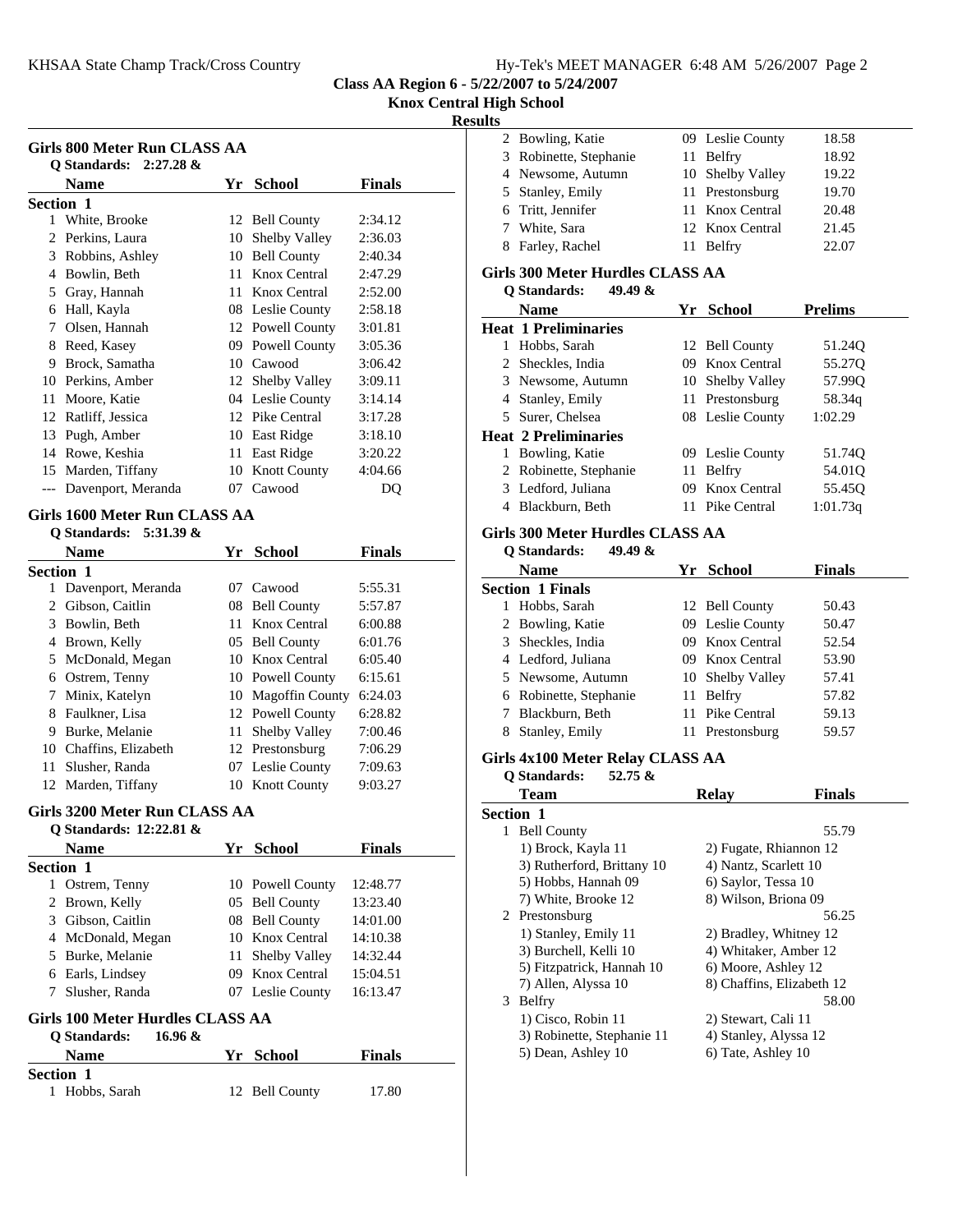## **Knox Central High School**

### **Results**

| Section 1  (Girls 4x100 Meter Relay CLASS AA) |                                          |                         |               |
|-----------------------------------------------|------------------------------------------|-------------------------|---------------|
|                                               | Team                                     | Relay                   | <b>Finals</b> |
|                                               | 4 Leslie County                          |                         | 58.22         |
|                                               | 1) Stidham, Ciara 12                     | 2) Surer, Chelsea 08    |               |
|                                               | 3) Brock, Marsheena 09                   | 4) Crawford, Tamara 07  |               |
|                                               | 6) Smith, Tara 08<br>5) Melton, Stacy 07 |                         |               |
|                                               | 7) Boggs, Whitney 11                     | 8) Brashear, Mary 08    |               |
|                                               | 5 Knox Central                           |                         | 58.59         |
|                                               | 1) Gains, Becky 09                       | 2) Smith, ShirlAnn 09   |               |
|                                               | 3) Sowders, Charli 10                    | 4) Warren, Ashley 09    |               |
|                                               | 5) Ledford, Juliana 09                   | 6) Messer, Chastity 09  |               |
|                                               | 7) Tritt, Jennifer 11                    | 8) Sheckles, India 09   |               |
|                                               | 6 Shelby Valley                          |                         | 58.96         |
|                                               | 1) Burke, Melanie 11                     | 2) Mullins, Lakeista 09 |               |
|                                               | 3) Perkins, Amber 12                     | 4) Tackett, Megan 09    |               |
|                                               | 5) Newsome, Autumn 10                    | 6) Noe, Tiffany 09      |               |
|                                               | 7 East Ridge                             |                         | 1:01.46       |
|                                               | 1) Fields, Lindsay 10                    | 2) Rowe, Keshia 11      |               |
|                                               | 3) Skeens, Monica 10                     | 4) Sykes, Aleshia 08    |               |
|                                               |                                          |                         |               |

#### **Girls 4x200 Meter Relay CLASS AA Q Standards: 1:51.38 &**

|              | $\chi$ bunuarus. Listivo $\alpha$<br><b>Team</b> | <b>Relay</b>            | <b>Finals</b>              |
|--------------|--------------------------------------------------|-------------------------|----------------------------|
|              | Section 1                                        |                         |                            |
| $\mathbf{1}$ | <b>Bell County</b>                               |                         | 1:54.96                    |
|              | 1) Saylor, Tessa 10                              | 2) Fugate, Rhiannon 12  |                            |
|              | 3) Hobbs, Hannah 09                              | 4) Nantz, Scarlett 10   |                            |
|              | 5) Brock, Kayla 11                               |                         | 6) Rutherford, Brittany 10 |
|              | 7) Wilson, Briona 09                             | 8) White, Brooke 12     |                            |
|              | 2 Leslie County                                  |                         | 1:56.73                    |
|              | 1) Boggs, Whitney 11                             | 2) Stidham, Ciara 12    |                            |
|              | 3) Bowling, Katie 09                             | 4) Moore, Hillary 08    |                            |
|              | 5) Brock, Marsheena 09                           | 6) Surer, Chelsea 08    |                            |
|              | 7) Melton, Stacy 07                              | 8) Brashear, Mary 08    |                            |
| 3            | Prestonsburg                                     |                         | 1:57.78                    |
|              | 1) Burchell, Kelli 10                            | 2) Bradley, Whitney 12  |                            |
|              | 3) Stanley, Emily 11                             | 4) Whitaker, Amber 12   |                            |
|              | 5) Fitzpatrick, Hannah 10                        | 6) Allen, Alyssa 10     |                            |
|              | 7) Moore, Ashley 12                              |                         | 8) Chaffins, Elizabeth 12  |
|              | 4 Belfry                                         |                         | 1:57.86                    |
|              | 1) Stewart, Cali 11                              | 2) Cisco, Robin 11      |                            |
|              | 3) Stanley, Alyssa 12                            | 4) Tate, Ashley 10      |                            |
|              | 5) Robinette, Stephanie 11                       | 6) Dean, Ashley 10      |                            |
|              | 5 Knox Central                                   |                         | 2:02.87                    |
|              | 1) Disney, Lauren 09                             | 2) Mitchell, Kasey 06   |                            |
|              | 3) Messer, Chastity 09                           | 4) Sowders, Charli 10   |                            |
|              | 5) Sheckles, India 09                            | 6) Gains, Becky 09      |                            |
|              | 7) Warren, Ashley 09                             | 8) Smith, ShirlAnn 09   |                            |
|              | 6 Shelby Valley                                  |                         | 2:05.97                    |
|              | 1) Lucas, Megan 09                               | 2) Mullins, Lakeista 09 |                            |
|              | 3) Noe, Tiffany 09                               | 4) Tackett, Megan 09    |                            |
|              | 5) Wright, Leigha 11                             |                         |                            |
| 7            | East Ridge                                       |                         | 2:10.49                    |
|              | 1) Fields, Lindsay 10                            | 2) Rowe, Keshia 11      |                            |
|              | 3) Skeens, Monica 10                             | 4) Pugh, Amber 10       |                            |

|   | <b>Team</b>                      | <b>Relay</b>               | <b>Finals</b>            |
|---|----------------------------------|----------------------------|--------------------------|
|   | Section 1                        |                            |                          |
|   | 1 Bell County                    |                            | 4:34.02                  |
|   | 1) Rutherford, Brittany 10       | 2) Saylor, Tessa 10        |                          |
|   | 3) Hobbs, Sarah 12               | 4) Wilson, Briona 09       |                          |
|   | 5) Brown, Meagan 11              | 6) Hobbs, Hannah 09        |                          |
|   | 7) White, Brooke 12              | 8) Robbins, Ashley 10      |                          |
|   | 2 Leslie County                  |                            | 4:38.79                  |
|   | 1) Boggs, Whitney 11             | 2) Brashear, Mary 08       |                          |
|   | 3) Moore, Hillary 08             | 4) Crawford, Tamara 07     |                          |
|   | 5) Hall, Kayla 08                | 6) Brock, Marsheena 09     |                          |
|   | 7) Stidham, Ciara 12             | 8) Surer, Chelsea 08       |                          |
| 3 | Knox Central                     |                            | 4:48.86                  |
|   | 1) Messer, Chastity 09           | 2) Disney, Lauren 09       |                          |
|   | 3) Smith, ShirlAnn 09            | 4) Ledford, Juliana 09     |                          |
|   | 5) Bowlin, Beth 11               | 6) Mitchell, Kasey 06      |                          |
|   | 7) Sheckles, India 09            | 8) Gray, Hannah 11         |                          |
|   | 4 Cawood                         |                            | 4:58.50                  |
|   | 1) Brock, Samatha 10             |                            | 2) Davenport, Meranda 07 |
|   | 3) Miniard, Brittany 10          | 4) Seals, Alex 10          |                          |
|   | 5 Powell County                  |                            | 5:08.84                  |
|   | 1) Brown, Jackie 07              | 2) Faulkner, Lisa 12       |                          |
|   | 3) Reed, Kasey 09                | 4) Olsen, Hannah 12        |                          |
|   | 5) Ostrem, Tenny 10              | 6) Miller, Laney 12        |                          |
|   | 7) Tyra, Brooke 10               |                            |                          |
|   | 6 Shelby Valley                  |                            | 5:41.48                  |
|   | 1) Lucas, Megan 09               | 2) Noe, Tiffany 09         |                          |
|   | 3) Perkins, Amber 12             | 4) Tackett, Megan 09       |                          |
|   | 7 Belfry                         |                            | 5:52.01                  |
|   | 1) Curry, Alex 10                | 2) Dean, Ashley 10         |                          |
|   | 3) Masters, Hope 11              |                            | 4) Hatfield, Courtney 10 |
|   | 5) Farley, Rachel 11             |                            |                          |
|   | Girls 4x800 Meter Relay CLASS AA |                            |                          |
|   | Q Standards: 10:23.21 &          |                            |                          |
|   | Team                             | <b>Relay</b>               | <b>Finals</b>            |
|   | Section 1                        |                            |                          |
| 1 | Powell County                    |                            | 10:49.42                 |
|   | 1) Faulkner, Lisa 12             | 2) Olsen, Hannah 12        |                          |
|   | $3)$ Ostrom Tonny $10$           | $\Lambda$ Tyre Rrooke $10$ |                          |

| 3) Ostrem, Tenny 10       | 4) Tyra, Brooke 10         |
|---------------------------|----------------------------|
| 5) Reed, Kasey 09         | 6) Miller, Laney 12        |
| 7) Brown, Jackie 07       |                            |
| 2 Bell County             | 10:52.03                   |
| 1) Hobbs, Hannah 09       | 2) Brown, Meagan 11        |
| 3) Robbins, Ashley 10     | 4) White, Brooke 12        |
| 5) Gibson, Caitlin 08     | 6) Brown, Kelly 05         |
| 7) Saylor, Tessa 10       | 8) Rutherford, Brittany 10 |
| 3 Knox Central            | 11:06.70                   |
| 1) Bowlin, Beth 11        | 2) Gray, Hannah 11         |
| 3) McDonald, Megan 10     | 4) Earls, Lindsey 09       |
| 5) Whitehead, Samantha 10 | 6) Hubbard, Cheyenne 08    |

7) Smith, Stephanie 10 8) Carnes, Natasha 09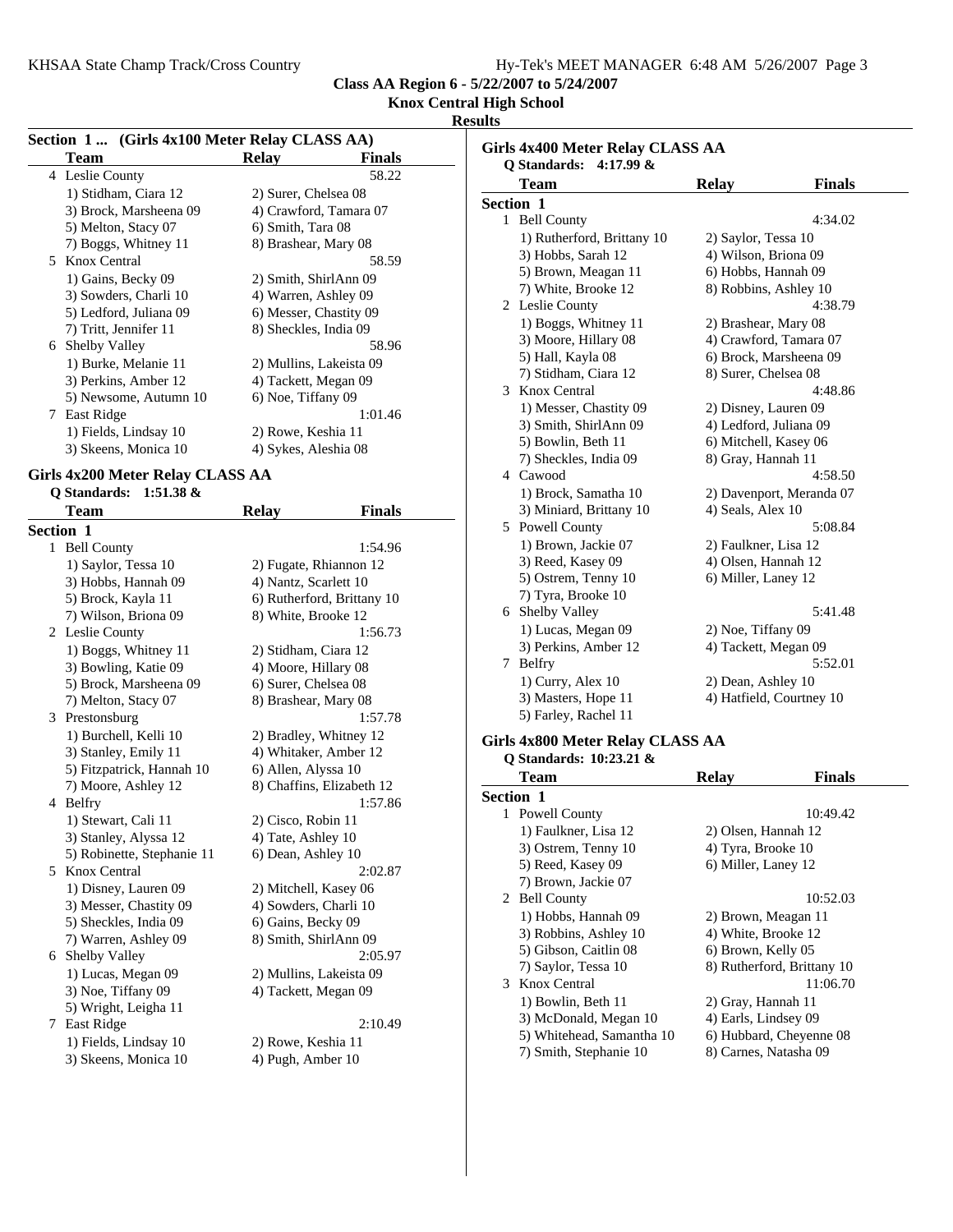# **Knox Central High School**

## **Resu**

|   | Section 1  (Girls 4x800 Meter Relay CLASS AA)<br><b>Team</b>          |      | <b>Relay</b>            | <b>Finals</b>  |
|---|-----------------------------------------------------------------------|------|-------------------------|----------------|
|   | 4 Shelby Valley                                                       |      |                         | 11:42.93       |
|   | 1) Burke, Melanie 11                                                  |      | 2) Newsome, Autumn 10   |                |
|   | 3) Perkins, Amber 12                                                  |      | 4) Perkins, Laura 10    |                |
|   | 5) Noe, Tiffany 09                                                    |      |                         |                |
|   | 5 Leslie County                                                       |      |                         | 12:32.31       |
|   | 1) France, Danielle 11                                                |      | 2) Brashear, Mary 08    |                |
|   | 3) Hall, Kayla 08                                                     |      | 4) Crawford, Tamara 07  |                |
|   | 5) Bowling, Brittany 09<br>6) Slusher, Randa 07                       |      |                         |                |
|   | 7) Caldwell, Sammy 08                                                 |      | 8) Norland, Amy 10      |                |
|   | <b>Boys 100 Meter Dash CLASS AA</b><br><b>Q</b> Standards:<br>11.43 & |      |                         |                |
|   | <b>Name</b>                                                           |      | Yr School               | <b>Prelims</b> |
|   | <b>Heat 1 Preliminaries</b>                                           |      |                         |                |
|   | 1 Bargo, Seth                                                         | 11   | Knox Central            | 12.05Q         |
|   | 2 Meade, Cody                                                         |      | 09 Pike Central         | 12.50Q         |
|   | 3 Morgan, Jordon                                                      |      | 11 Leslie County        | 12.95          |
|   | 4 Miller, Justin                                                      | 09   | Shelby Valley           | 13.07          |
|   | 5 Noble, Alexander                                                    | 07   | <b>Breathitt County</b> | 16.16          |
|   | <b>Heat 2 Preliminaries</b>                                           |      |                         |                |
|   | 1 Mullins, Cory                                                       |      | 12 East Ridge           | 11.53Q         |
|   | 2 Testerman, Jared                                                    |      | 12 Belfry               | 12.03Q         |
|   | 3 Carnes, Dexter                                                      |      | 10 Knox Central         | 12.10q         |
|   | 4 Jamerson, Clay                                                      |      | 10 Prestonsburg         | 12.36q         |
|   | 5 Crowe, David                                                        |      | 10 Powell County        | 13.00          |
|   | 6 Brown, Blake                                                        |      | 09 Leslie County        | 13.09          |
|   | 7 Hicks, Lenny                                                        |      | 10 Knott County         | 13.64          |
|   | <b>Heat 3 Preliminaries</b>                                           |      |                         |                |
|   | 1 Ratliff, Zach                                                       | 11-  | Pike Central            | 11.86Q         |
|   | 2 Christopher, TR                                                     | 11   | <b>Bell County</b>      | 12.20Q         |
|   | 3 Varney, Thomas                                                      | 09   | Belfry                  | 12.37          |
|   | 4 Denniston, Wyatt                                                    |      | Powell County           | 12.47          |
|   | 5 Davidson, William                                                   | 11 - | 10 Breathitt County     | 12.59          |
|   | 6 Newsome, Tyler                                                      |      |                         |                |
|   |                                                                       |      | 10 Knott County         | 12.62          |
| 7 | Kelly, Daniel                                                         |      | 09 East Ridge           | 13.16          |
|   | <b>Boys 100 Meter Dash CLASS AA</b><br>Q Standards: $11.43 \&$        |      |                         |                |
|   | <b>Name</b>                                                           |      | Yr School               | Finals         |
|   | <b>Section 1 Finals</b>                                               |      |                         |                |
|   | 1 Mullins, Cory                                                       |      | 12 East Ridge           | 11.68          |
|   | 2 Ratliff, Zach                                                       | 11   | Pike Central            | 11.92          |
|   | 3 Christopher, TR                                                     | 11-  | <b>Bell County</b>      | 12.04          |
|   | 4 Bargo, Seth                                                         | 11-  | Knox Central            | 12.14          |
|   | 5 Testerman, Jared                                                    | 12   | <b>Belfry</b>           | 12.28          |
|   | 6 Carnes, Dexter                                                      |      | 10 Knox Central         | 12.34          |
|   | 7 Jamerson, Clay                                                      |      | 10 Prestonsburg         | 12.77          |
|   | 8 Meade, Cody                                                         |      | 09 Pike Central         | 12.88          |
|   | <b>Boys 200 Meter Dash CLASS AA</b>                                   |      |                         |                |
|   | <b>Q</b> Standards:<br>23.09 &                                        |      |                         |                |
|   | <b>Name</b>                                                           |      | Yr School               | <b>Prelims</b> |
|   | <b>Heat 1 Preliminaries</b>                                           |      |                         |                |
|   | 1 Ratliff, Zach                                                       | 11   | Pike Central            | 23.99Q         |

| ults | . HIRII ƏCHOOI                      |     |                                  |                 |  |
|------|-------------------------------------|-----|----------------------------------|-----------------|--|
|      | 2 Clark, Taylor                     | 11  | Prestonsburg                     | 24.60Q          |  |
|      | 3 Testerman, Jared                  |     | 12 Belfry                        | 25.25q          |  |
|      | 4 Denniston, Wyatt                  | 11  | Powell County                    | 25.64           |  |
|      | 5 Newsome, Tyler                    |     | 10 Knott County                  | 25.81           |  |
|      | 6 Brown, Blake                      |     | 09 Leslie County                 | 26.99           |  |
|      | 7 Miller, Justin                    |     | 09 Shelby Valley                 | 27.20           |  |
|      | <b>Heat 2 Preliminaries</b>         |     |                                  |                 |  |
|      | 1 Mullins, Cory                     |     | 12 East Ridge                    | 23.82Q          |  |
|      | 2 Baker, Chaz                       |     | 12 Belfry                        | 24.38Q          |  |
|      | 3 Raines, Matt                      |     | 09 Bell County                   | 24.49q          |  |
|      | 4 Spicer, Christopher               |     | 10 Breathitt County              | 26.23           |  |
|      | 5 Hicks, Lenny                      |     | 10 Knott County                  | 28.66           |  |
|      | 6 Mullins, Ronald                   | 11- | Shelby Valley                    | 31.44           |  |
|      | <b>Heat 3 Preliminaries</b>         |     |                                  |                 |  |
|      | 1 Mickey, Bryce                     |     | 12 Bell County                   | 23.91Q          |  |
|      | 2 Noble, Harold                     |     | 10 Breathitt County              | 24.93Q          |  |
|      | 3 Blair, Jonathan                   |     | 10 Prestonsburg                  | 28.23           |  |
|      |                                     |     |                                  |                 |  |
|      | <b>Boys 200 Meter Dash CLASS AA</b> |     |                                  |                 |  |
|      | Q Standards:<br>23.09 &             |     |                                  |                 |  |
|      | <b>Name</b>                         |     | Yr School                        | <b>Finals</b>   |  |
|      | <b>Section 1 Finals</b>             |     |                                  |                 |  |
|      | 1 Mickey, Bryce                     |     | 12 Bell County                   | 23.65           |  |
|      | 2 Mullins, Cory                     |     | 12 East Ridge                    | 23.77           |  |
|      | 3 Ratliff, Zach                     |     | 11 Pike Central                  | 24.09           |  |
|      | 4 Raines, Matt                      |     | 09 Bell County                   | 24.56           |  |
|      | 5 Clark, Taylor                     |     | 11 Prestonsburg                  | 24.76           |  |
|      | 6 Testerman, Jared                  |     | 12 Belfry                        | 25.17           |  |
|      | 7 Noble, Harold<br>8 Baker, Chaz    |     | 10 Breathitt County              | 25.22           |  |
|      |                                     |     | 12 Belfry                        | 25.37           |  |
|      | <b>Boys 400 Meter Dash CLASS AA</b> |     |                                  |                 |  |
|      | <b>Q</b> Standards:<br>51.87 &      |     |                                  |                 |  |
|      | <b>Name</b>                         |     | Yr School                        | <b>Prelims</b>  |  |
|      | <b>Heat 1 Preliminaries</b>         |     |                                  |                 |  |
|      | 1 Strong, Alex                      |     | 10 Breathitt County              | 57.82Q          |  |
|      | 2 McCoy, Cody                       |     | 09 Prestonsburg                  | 58.10Q          |  |
|      | 3 Sizemore, Kyle                    |     | 12 Leslie County                 | 1:04.88         |  |
|      | 4 Thacker, Dean                     |     | 06 Magoffin County 1:13.63       |                 |  |
|      | <b>Heat 2 Preliminaries</b>         |     |                                  |                 |  |
|      | 1 Damron, Matt                      |     | 12 East Ridge                    | 55.15Q          |  |
|      | 2 Jarvis, Kevin                     | 11  | Powell County                    | 55.76Q          |  |
|      | 3 Walker, Zak                       |     | 09 Knox Central                  | 59.03           |  |
|      | 4 Coleman, JK                       | 11- | Pike Central                     | 1:02.82         |  |
|      | 5 Strong, Adam                      |     | 10 Breathitt County              | 1:04.90         |  |
|      | 6 Dotson, Charlie                   |     | 10 Belfry                        | 1:12.21         |  |
|      | <b>Heat 3 Preliminaries</b>         |     |                                  |                 |  |
| 1    | Maynard, Chase                      |     | 09 Belfry                        | 55.56Q          |  |
|      | 2 Caldwell, Ben                     |     | 09 Leslie County                 | 58.79Q          |  |
|      | 3 Buckley, Joey                     | 11  | Pike Central                     | 59.78           |  |
|      | 4 Newsome, Tyler                    |     | 10 Knott County                  | 59.86           |  |
|      | <b>Heat 4 Preliminaries</b>         |     |                                  |                 |  |
|      | 1 Dimaline, Cory                    | 11  | Powell County                    | 55.90Q          |  |
|      | 2 May, Larry<br>3 Ledford, Ethan    | 12  | Shelby Valley<br>10 Knox Central | 56.63Q<br>59.37 |  |
|      |                                     |     |                                  |                 |  |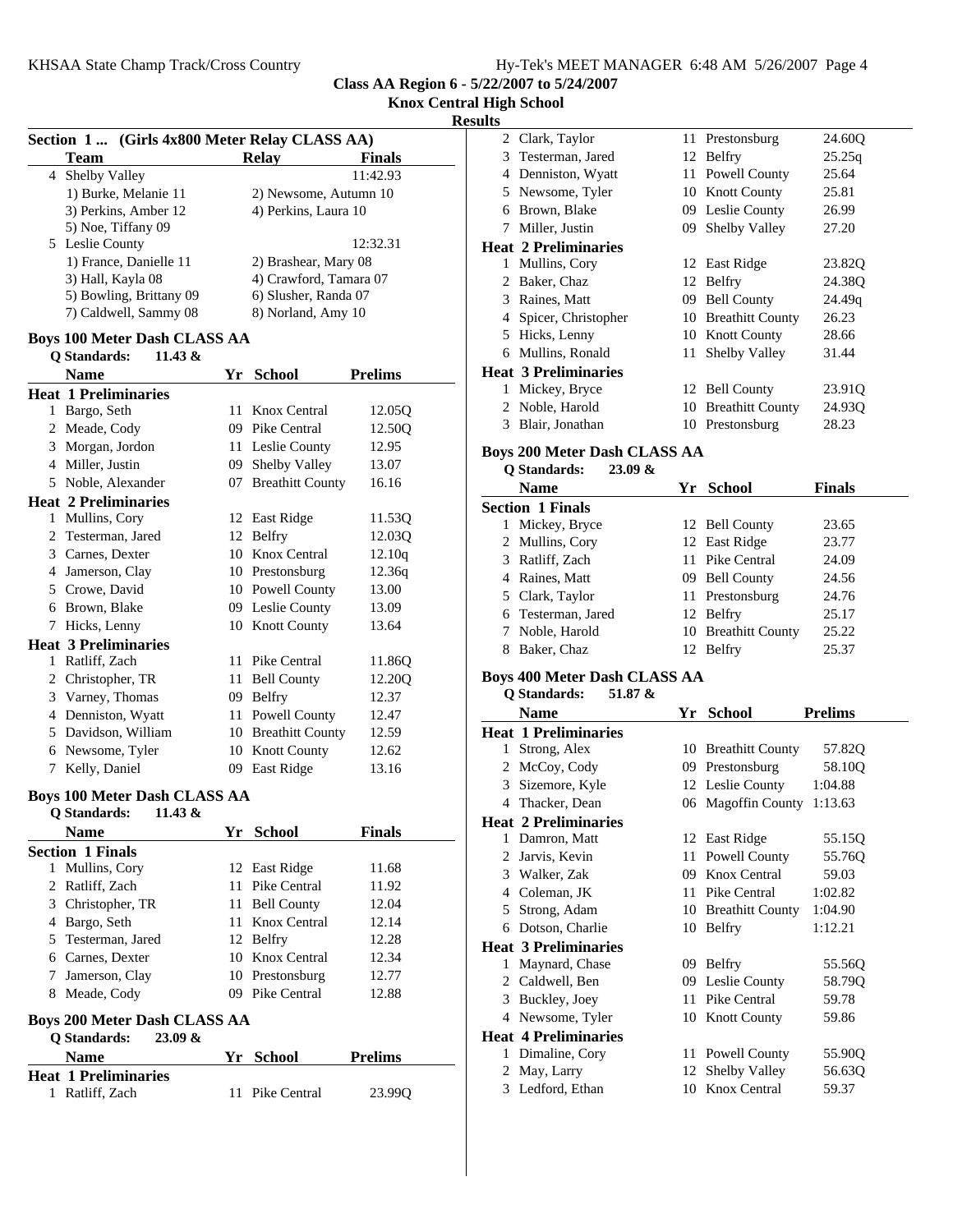|  |  | Hy-Tek's MEET MANAGER 6:48 AM 5/26/2007 Page 5 |  |  |  |
|--|--|------------------------------------------------|--|--|--|
|--|--|------------------------------------------------|--|--|--|

**Results**

|                  |                                                      |    |                                         |                | <b>Resul</b> |
|------------------|------------------------------------------------------|----|-----------------------------------------|----------------|--------------|
|                  | Heat 4 Preliminaries  (Boys 400 Meter Dash CLASS AA) |    |                                         |                |              |
|                  | <b>Name</b>                                          |    | Yr School                               | <b>Prelims</b> |              |
|                  | 4 Belcher, Jimmy                                     |    | 10 East Ridge                           | 1:00.02        |              |
|                  | 5 Stidham, Bryan                                     |    | 12 Knott County                         | 1:00.15        |              |
|                  | 6 Francis, Phillip                                   |    | 11 Magoffin County 1:00.53              |                |              |
|                  | <b>Boys 400 Meter Dash CLASS AA</b>                  |    |                                         |                | I            |
|                  | Q Standards:<br>$51.87 \&$                           |    |                                         |                |              |
|                  | <b>Name</b>                                          |    | Yr School                               | Finals         |              |
|                  | <b>Section 1 Finals</b>                              |    |                                         |                | Š            |
|                  | 1 Dimaline, Cory                                     |    | 11 Powell County                        | 52.31          |              |
|                  | 2 Jarvis, Kevin                                      |    | 11 Powell County                        | 54.26          |              |
|                  | 3 Damron, Matt                                       |    | 12 East Ridge                           | 54.28          |              |
|                  | 4 Maynard, Chase                                     |    | 09 Belfry                               | 54.72          |              |
|                  | 5 McCoy, Cody                                        |    | 09 Prestonsburg                         | 55.77          |              |
|                  | 6 Strong, Alex                                       |    | 10 Breathitt County                     | 56.81          |              |
|                  | 7 May, Larry                                         |    | 12 Shelby Valley                        | 57.24          |              |
|                  | 8 Caldwell, Ben                                      |    | 09 Leslie County                        | 57.62          |              |
|                  |                                                      |    |                                         |                |              |
|                  | <b>Boys 800 Meter Run CLASS AA</b>                   |    |                                         |                |              |
|                  | Q Standards: 2:02.06 &                               |    |                                         |                |              |
|                  | <b>Name</b>                                          |    | Yr School                               | <b>Finals</b>  |              |
| <b>Section 1</b> |                                                      |    |                                         |                | I            |
|                  | 1 Watkins, Jordan                                    |    | 10 Prestonsburg                         | 2:09.61        |              |
|                  | 2 Lee, Scott                                         |    | 11 Bell County                          | 2:09.63        |              |
|                  | 3 Ratliff, Chase                                     |    | 09 Shelby Valley                        | 2:12.91        | I            |
|                  | 4 Collinger, Billy                                   |    | 10 Cawood                               | 2:18.64        |              |
|                  | 5 Bays, Lee                                          |    | 12 Knox Central                         | 2:20.47        |              |
|                  | 6 Gray, Lewis                                        |    | 12 Knox Central                         | 2:23.76        |              |
|                  | 7 Newsome, Tyler                                     |    | 10 Knott County                         | 2:23.88        |              |
|                  | 8 Staggs, Nathan                                     |    | 11 Belfry                               | 2:28.07        |              |
|                  | 9 Stokes, Chavis                                     |    | 10 Breathitt County                     | 2:30.13        | I            |
|                  | 10 Martin, Josh                                      |    | 10 Shelby Valley                        | 2:31.14        |              |
|                  | 11 Caldwell, Ben                                     |    | 09 Leslie County                        | 2:34.06        |              |
|                  | 12 Sykes, Robbie                                     |    | 09 East Ridge                           | 2:34.31        |              |
|                  | 13 Farmer, Adam                                      |    | 12 East Ridge                           | 2:34.74        |              |
|                  | 14 Francis, Phillip                                  |    | 11 Magoffin County 2:37.14<br>09 Cawood |                |              |
|                  | 15 McCoun, Brandon                                   |    |                                         | 2:54.96        | I            |
| 16               | Holbrook, Victor                                     |    | 09 Pike Central                         | 2:56.22        |              |
|                  | 17 Thacker, Dean                                     |    | 06 Magoffin County 3:07.59              |                |              |
|                  | <b>Boys 1600 Meter Run CLASS AA</b>                  |    |                                         |                | Š            |
|                  | Q Standards: 4:33.63 &                               |    |                                         |                |              |
|                  | <b>Name</b>                                          |    | Yr School                               | <b>Finals</b>  |              |
| Section 1        |                                                      |    |                                         |                |              |
|                  | 1 Brown, James                                       | 07 | <b>Bell County</b>                      | 4:54.22        |              |
|                  | 2 Smith, Justin                                      | 12 | Shelby Valley                           | 5:04.85        |              |
|                  | 3 Faulkner, Colby                                    |    | 12 Knox Central                         | 5:14.43        |              |
|                  | 4 Gray, Lewis                                        |    | 12 Knox Central                         | 5:18.69        |              |
|                  | 5 Roberts, BJ                                        |    | 09 Shelby Valley                        | 5:22.63        |              |
|                  | 6 Stidham, Bryan                                     |    | 12 Knott County                         | 5:22.67        |              |
|                  | 7 Johnson, Chaz                                      |    | 10 Belfry                               | 5:33.31        | I            |
|                  | 8 Francis, Phillip                                   |    | 11 Magoffin County                      | 5:41.05        |              |
|                  | 9 Stewart, Adam                                      |    | 09 Belfry                               | 5:41.51        |              |
|                  | 10 Baker, Jonathon                                   |    | 11 Breathitt County                     | 5:55.58        | I            |
| 11               | Saylor, Cody                                         |    | 10 Bell County                          | 6:01.19        |              |
|                  |                                                      |    |                                         |                |              |

| uts |                              |     |                    |         |
|-----|------------------------------|-----|--------------------|---------|
|     | 12 Williamson, Shane         |     | 10 Prestonsburg    | 6:14.02 |
|     | 13 Cornett, Wesley           |     | 11 Knott County    | 6:25.73 |
|     | 14 Thacker, Dean             |     | 06 Magoffin County | 6:30.49 |
|     | 15 Sparks, Matt              |     | 09 Leslie County   | 7:08.69 |
|     | 16 Stanley, Scott            |     | 11 Pike Central    | 7:29.86 |
|     | Boys 3200 Meter Run CLASS AA |     |                    |         |
|     | O Standards: 10:20.10 &      |     |                    |         |
|     | <b>Name</b>                  | Yr. | School             | Finals  |

|                  | 1 valliv          | . . | vanvon                  | т пісно  |
|------------------|-------------------|-----|-------------------------|----------|
| <b>Section 1</b> |                   |     |                         |          |
|                  | May, Larry        |     | 12 Shelby Valley        | 10:58.68 |
| 2                | Brown, James      | 07  | <b>Bell County</b>      | 11:02.77 |
| 3                | Swafford, Cody    |     | 11 Knox Central         | 12:01.84 |
| 4                | Ratliff, Chase    | 09. | <b>Shelby Valley</b>    | 12:05.55 |
| 5                | Bays, Lee         |     | 12 Knox Central         | 12:18.20 |
| 6                | Stidham, Bryan    |     | 12 Knott County         | 12:52.60 |
|                  | Holbrook, Joshua  |     | 11 Prestonsburg         | 12:57.09 |
| 8                | Saylor, Cody      |     | 10 Bell County          | 13:07.77 |
| 9                | Stewart, Adam     | 09  | Belfry                  | 13:10.39 |
|                  | 10 Frazier, Chase |     | 10 Powell County        | 13:57.55 |
| 11               | Cornett, Wesley   |     | 11 Knott County         | 14:56.96 |
|                  | Baker, Jonathon   | 11  | <b>Breathitt County</b> | DNF      |

# **Boys 110 Meter Hurdles CLASS AA**

|    | 16.12 $\&$<br><b>O</b> Standards: |                  |                     |                |
|----|-----------------------------------|------------------|---------------------|----------------|
|    | <b>Name</b>                       | Yr               | <b>School</b>       | <b>Prelims</b> |
|    | <b>Heat 1 Preliminaries</b>       |                  |                     |                |
| 1. | Jamerson, Joseph                  |                  | 07 Prestonsburg     | 18.84Q         |
|    | 2 Fee, Roscoe                     |                  | 11 Leslie County    | 21.210         |
|    | 3 Strong, Adam                    |                  | 10 Breathitt County | 21.510         |
|    | --- Faulkner, Colby               |                  | 12 Knox Central     | DO             |
|    | <b>Heat 2 Preliminaries</b>       |                  |                     |                |
|    | Strong, Alex                      |                  | 10 Breathitt County | 17.16O         |
|    | 2 Gibson, Payton                  |                  | 10 Pike Central     | 19.250         |
| 3. | Carnes, Dexter                    |                  | 10 Knox Central     | 20.35Q         |
| 4  | Holbrook, Joshua                  |                  | 11 Prestonsburg     | 20.46g         |
|    | 5 Wilson, Tyler                   |                  | 11 Leslie County    | 21.84g         |
|    | <b>TT</b><br>п.<br>440 W F J      | <b>AT LAN LL</b> |                     |                |

## **Boys 110 Meter Hurdles CLASS AA**

**Q Standards: 16.12 & Name Finals Property Property Property Property Property Property Property Property Property Property Property Property Property Property Property Property Property Property Propert Section 1 Finals** 1 Strong, Alex 10 Breathitt County 17.12 2 Jamerson, Joseph 07 Prestonsburg 18.44 3 19.01 Holbrook, Joshua 11 Prestonsburg 4 Gibson, Payton 10 Pike Central 19.05 5 Fee, Roscoe 11 Leslie County 21.51 6 21.74 Strong, Adam 10 Breathitt County 7 Wilson, Tyler 11 Leslie County 21.91 8 22.50 Carnes, Dexter 10 Knox Central **Boys 300 Meter Hurdles CLASS AA Q Standards: 41.99 & Name Prelims Prelims** 

| <b>Heat 1 Preliminaries</b> |                  |        |  |
|-----------------------------|------------------|--------|--|
| 1 Denniston, Wyatt          | 11 Powell County | 46.14Q |  |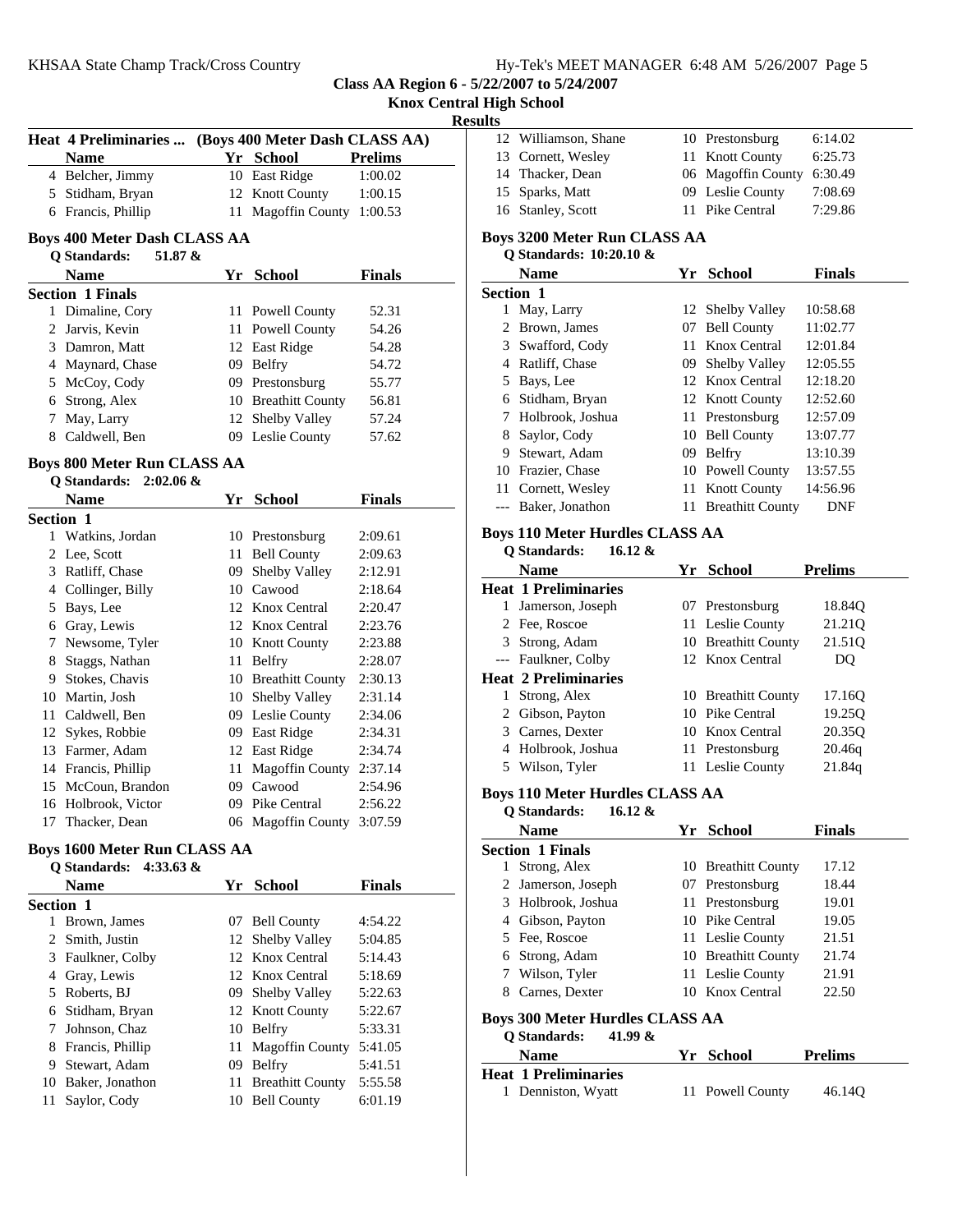|  |  |  |  | Hy-Tek's MEET MANAGER 6:48 AM 5/26/2007 Page 6 |  |  |  |
|--|--|--|--|------------------------------------------------|--|--|--|
|--|--|--|--|------------------------------------------------|--|--|--|

| <b>Name</b><br>2 Phillips, Greg<br>3 Jamerson, Joseph<br>4 Baker, Jonathon<br>5 Mullins, Ronald<br>--- Fee, Roscoe<br><b>Heat 2 Preliminaries</b><br>1 Faulkner, Colby<br>2 Gibson, Payton<br>3 Brown, James<br>4 Stanley, Brad<br>--- Fickey, Kevin<br><b>Boys 300 Meter Hurdles CLASS AA</b><br>Q Standards:<br>41.99 &<br><b>Name</b><br><b>Section 1 Finals</b><br>Denniston, Wyatt<br>2 Faulkner, Colby<br>3 Jamerson, Joseph<br>4 Phillips, Greg<br>5 Gibson, Payton<br>6 Stanley, Brad<br>7 Brown, James<br>8 Baker, Jonathon<br><b>Boys 4x100 Meter Relay CLASS AA</b><br>Q Standards:<br>45.27 & | 10<br>11<br>11                                                                                                                                                                                                                                                                                                                                                                          | Yr School<br>Knox Central<br>07 Prestonsburg<br><b>Breathitt County</b><br>Shelby Valley<br>11 Leslie County<br>12 Knox Central<br>10 Pike Central<br>07 Bell County<br>09 Prestonsburg<br>10 Belfry<br>Yr School<br>11 Powell County<br>12 Knox Central<br>07 Prestonsburg<br>10 Knox Central<br>10 Pike Central<br>09 Prestonsburg<br>07 Bell County<br>11 Breathitt County | <b>Prelims</b><br>47.26Q<br>47.28Q<br>50.53g<br>55.52<br>DQ<br>45.76Q<br>48.24Q<br>51.03Q<br>52.65q<br>DQ<br><b>Finals</b><br>44.22<br>44.36<br>46.81<br>47.08<br>49.59<br>49.88<br>50.51<br>53.72                                                                                                                                         |
|-----------------------------------------------------------------------------------------------------------------------------------------------------------------------------------------------------------------------------------------------------------------------------------------------------------------------------------------------------------------------------------------------------------------------------------------------------------------------------------------------------------------------------------------------------------------------------------------------------------|-----------------------------------------------------------------------------------------------------------------------------------------------------------------------------------------------------------------------------------------------------------------------------------------------------------------------------------------------------------------------------------------|-------------------------------------------------------------------------------------------------------------------------------------------------------------------------------------------------------------------------------------------------------------------------------------------------------------------------------------------------------------------------------|--------------------------------------------------------------------------------------------------------------------------------------------------------------------------------------------------------------------------------------------------------------------------------------------------------------------------------------------|
|                                                                                                                                                                                                                                                                                                                                                                                                                                                                                                                                                                                                           |                                                                                                                                                                                                                                                                                                                                                                                         |                                                                                                                                                                                                                                                                                                                                                                               |                                                                                                                                                                                                                                                                                                                                            |
|                                                                                                                                                                                                                                                                                                                                                                                                                                                                                                                                                                                                           |                                                                                                                                                                                                                                                                                                                                                                                         |                                                                                                                                                                                                                                                                                                                                                                               |                                                                                                                                                                                                                                                                                                                                            |
|                                                                                                                                                                                                                                                                                                                                                                                                                                                                                                                                                                                                           |                                                                                                                                                                                                                                                                                                                                                                                         |                                                                                                                                                                                                                                                                                                                                                                               |                                                                                                                                                                                                                                                                                                                                            |
|                                                                                                                                                                                                                                                                                                                                                                                                                                                                                                                                                                                                           |                                                                                                                                                                                                                                                                                                                                                                                         |                                                                                                                                                                                                                                                                                                                                                                               |                                                                                                                                                                                                                                                                                                                                            |
|                                                                                                                                                                                                                                                                                                                                                                                                                                                                                                                                                                                                           |                                                                                                                                                                                                                                                                                                                                                                                         |                                                                                                                                                                                                                                                                                                                                                                               |                                                                                                                                                                                                                                                                                                                                            |
|                                                                                                                                                                                                                                                                                                                                                                                                                                                                                                                                                                                                           |                                                                                                                                                                                                                                                                                                                                                                                         |                                                                                                                                                                                                                                                                                                                                                                               |                                                                                                                                                                                                                                                                                                                                            |
|                                                                                                                                                                                                                                                                                                                                                                                                                                                                                                                                                                                                           |                                                                                                                                                                                                                                                                                                                                                                                         |                                                                                                                                                                                                                                                                                                                                                                               |                                                                                                                                                                                                                                                                                                                                            |
|                                                                                                                                                                                                                                                                                                                                                                                                                                                                                                                                                                                                           |                                                                                                                                                                                                                                                                                                                                                                                         |                                                                                                                                                                                                                                                                                                                                                                               |                                                                                                                                                                                                                                                                                                                                            |
|                                                                                                                                                                                                                                                                                                                                                                                                                                                                                                                                                                                                           |                                                                                                                                                                                                                                                                                                                                                                                         |                                                                                                                                                                                                                                                                                                                                                                               |                                                                                                                                                                                                                                                                                                                                            |
|                                                                                                                                                                                                                                                                                                                                                                                                                                                                                                                                                                                                           |                                                                                                                                                                                                                                                                                                                                                                                         |                                                                                                                                                                                                                                                                                                                                                                               |                                                                                                                                                                                                                                                                                                                                            |
|                                                                                                                                                                                                                                                                                                                                                                                                                                                                                                                                                                                                           |                                                                                                                                                                                                                                                                                                                                                                                         |                                                                                                                                                                                                                                                                                                                                                                               |                                                                                                                                                                                                                                                                                                                                            |
|                                                                                                                                                                                                                                                                                                                                                                                                                                                                                                                                                                                                           |                                                                                                                                                                                                                                                                                                                                                                                         |                                                                                                                                                                                                                                                                                                                                                                               |                                                                                                                                                                                                                                                                                                                                            |
|                                                                                                                                                                                                                                                                                                                                                                                                                                                                                                                                                                                                           |                                                                                                                                                                                                                                                                                                                                                                                         |                                                                                                                                                                                                                                                                                                                                                                               |                                                                                                                                                                                                                                                                                                                                            |
|                                                                                                                                                                                                                                                                                                                                                                                                                                                                                                                                                                                                           |                                                                                                                                                                                                                                                                                                                                                                                         |                                                                                                                                                                                                                                                                                                                                                                               |                                                                                                                                                                                                                                                                                                                                            |
|                                                                                                                                                                                                                                                                                                                                                                                                                                                                                                                                                                                                           |                                                                                                                                                                                                                                                                                                                                                                                         |                                                                                                                                                                                                                                                                                                                                                                               |                                                                                                                                                                                                                                                                                                                                            |
|                                                                                                                                                                                                                                                                                                                                                                                                                                                                                                                                                                                                           |                                                                                                                                                                                                                                                                                                                                                                                         |                                                                                                                                                                                                                                                                                                                                                                               |                                                                                                                                                                                                                                                                                                                                            |
|                                                                                                                                                                                                                                                                                                                                                                                                                                                                                                                                                                                                           |                                                                                                                                                                                                                                                                                                                                                                                         |                                                                                                                                                                                                                                                                                                                                                                               |                                                                                                                                                                                                                                                                                                                                            |
|                                                                                                                                                                                                                                                                                                                                                                                                                                                                                                                                                                                                           |                                                                                                                                                                                                                                                                                                                                                                                         |                                                                                                                                                                                                                                                                                                                                                                               |                                                                                                                                                                                                                                                                                                                                            |
|                                                                                                                                                                                                                                                                                                                                                                                                                                                                                                                                                                                                           |                                                                                                                                                                                                                                                                                                                                                                                         |                                                                                                                                                                                                                                                                                                                                                                               |                                                                                                                                                                                                                                                                                                                                            |
|                                                                                                                                                                                                                                                                                                                                                                                                                                                                                                                                                                                                           |                                                                                                                                                                                                                                                                                                                                                                                         |                                                                                                                                                                                                                                                                                                                                                                               |                                                                                                                                                                                                                                                                                                                                            |
|                                                                                                                                                                                                                                                                                                                                                                                                                                                                                                                                                                                                           |                                                                                                                                                                                                                                                                                                                                                                                         |                                                                                                                                                                                                                                                                                                                                                                               |                                                                                                                                                                                                                                                                                                                                            |
|                                                                                                                                                                                                                                                                                                                                                                                                                                                                                                                                                                                                           |                                                                                                                                                                                                                                                                                                                                                                                         |                                                                                                                                                                                                                                                                                                                                                                               |                                                                                                                                                                                                                                                                                                                                            |
|                                                                                                                                                                                                                                                                                                                                                                                                                                                                                                                                                                                                           |                                                                                                                                                                                                                                                                                                                                                                                         |                                                                                                                                                                                                                                                                                                                                                                               |                                                                                                                                                                                                                                                                                                                                            |
|                                                                                                                                                                                                                                                                                                                                                                                                                                                                                                                                                                                                           |                                                                                                                                                                                                                                                                                                                                                                                         |                                                                                                                                                                                                                                                                                                                                                                               |                                                                                                                                                                                                                                                                                                                                            |
|                                                                                                                                                                                                                                                                                                                                                                                                                                                                                                                                                                                                           |                                                                                                                                                                                                                                                                                                                                                                                         |                                                                                                                                                                                                                                                                                                                                                                               |                                                                                                                                                                                                                                                                                                                                            |
|                                                                                                                                                                                                                                                                                                                                                                                                                                                                                                                                                                                                           |                                                                                                                                                                                                                                                                                                                                                                                         |                                                                                                                                                                                                                                                                                                                                                                               |                                                                                                                                                                                                                                                                                                                                            |
| <b>Team</b>                                                                                                                                                                                                                                                                                                                                                                                                                                                                                                                                                                                               |                                                                                                                                                                                                                                                                                                                                                                                         | Relay                                                                                                                                                                                                                                                                                                                                                                         | <b>Prelims</b>                                                                                                                                                                                                                                                                                                                             |
| <b>Heat 1 Preliminaries</b>                                                                                                                                                                                                                                                                                                                                                                                                                                                                                                                                                                               |                                                                                                                                                                                                                                                                                                                                                                                         |                                                                                                                                                                                                                                                                                                                                                                               |                                                                                                                                                                                                                                                                                                                                            |
| <b>Belfry</b>                                                                                                                                                                                                                                                                                                                                                                                                                                                                                                                                                                                             |                                                                                                                                                                                                                                                                                                                                                                                         |                                                                                                                                                                                                                                                                                                                                                                               | 46.63q                                                                                                                                                                                                                                                                                                                                     |
| 1) Baker, Chaz 12                                                                                                                                                                                                                                                                                                                                                                                                                                                                                                                                                                                         |                                                                                                                                                                                                                                                                                                                                                                                         | 2) Pruitt, JJ 12                                                                                                                                                                                                                                                                                                                                                              |                                                                                                                                                                                                                                                                                                                                            |
|                                                                                                                                                                                                                                                                                                                                                                                                                                                                                                                                                                                                           |                                                                                                                                                                                                                                                                                                                                                                                         |                                                                                                                                                                                                                                                                                                                                                                               |                                                                                                                                                                                                                                                                                                                                            |
|                                                                                                                                                                                                                                                                                                                                                                                                                                                                                                                                                                                                           |                                                                                                                                                                                                                                                                                                                                                                                         |                                                                                                                                                                                                                                                                                                                                                                               |                                                                                                                                                                                                                                                                                                                                            |
|                                                                                                                                                                                                                                                                                                                                                                                                                                                                                                                                                                                                           |                                                                                                                                                                                                                                                                                                                                                                                         |                                                                                                                                                                                                                                                                                                                                                                               | 46.74g                                                                                                                                                                                                                                                                                                                                     |
|                                                                                                                                                                                                                                                                                                                                                                                                                                                                                                                                                                                                           |                                                                                                                                                                                                                                                                                                                                                                                         |                                                                                                                                                                                                                                                                                                                                                                               |                                                                                                                                                                                                                                                                                                                                            |
|                                                                                                                                                                                                                                                                                                                                                                                                                                                                                                                                                                                                           |                                                                                                                                                                                                                                                                                                                                                                                         |                                                                                                                                                                                                                                                                                                                                                                               |                                                                                                                                                                                                                                                                                                                                            |
|                                                                                                                                                                                                                                                                                                                                                                                                                                                                                                                                                                                                           |                                                                                                                                                                                                                                                                                                                                                                                         |                                                                                                                                                                                                                                                                                                                                                                               |                                                                                                                                                                                                                                                                                                                                            |
|                                                                                                                                                                                                                                                                                                                                                                                                                                                                                                                                                                                                           |                                                                                                                                                                                                                                                                                                                                                                                         |                                                                                                                                                                                                                                                                                                                                                                               | 49.71q                                                                                                                                                                                                                                                                                                                                     |
|                                                                                                                                                                                                                                                                                                                                                                                                                                                                                                                                                                                                           |                                                                                                                                                                                                                                                                                                                                                                                         |                                                                                                                                                                                                                                                                                                                                                                               |                                                                                                                                                                                                                                                                                                                                            |
|                                                                                                                                                                                                                                                                                                                                                                                                                                                                                                                                                                                                           |                                                                                                                                                                                                                                                                                                                                                                                         |                                                                                                                                                                                                                                                                                                                                                                               |                                                                                                                                                                                                                                                                                                                                            |
|                                                                                                                                                                                                                                                                                                                                                                                                                                                                                                                                                                                                           |                                                                                                                                                                                                                                                                                                                                                                                         |                                                                                                                                                                                                                                                                                                                                                                               |                                                                                                                                                                                                                                                                                                                                            |
|                                                                                                                                                                                                                                                                                                                                                                                                                                                                                                                                                                                                           |                                                                                                                                                                                                                                                                                                                                                                                         |                                                                                                                                                                                                                                                                                                                                                                               |                                                                                                                                                                                                                                                                                                                                            |
|                                                                                                                                                                                                                                                                                                                                                                                                                                                                                                                                                                                                           |                                                                                                                                                                                                                                                                                                                                                                                         |                                                                                                                                                                                                                                                                                                                                                                               | 50.29q                                                                                                                                                                                                                                                                                                                                     |
|                                                                                                                                                                                                                                                                                                                                                                                                                                                                                                                                                                                                           |                                                                                                                                                                                                                                                                                                                                                                                         |                                                                                                                                                                                                                                                                                                                                                                               |                                                                                                                                                                                                                                                                                                                                            |
|                                                                                                                                                                                                                                                                                                                                                                                                                                                                                                                                                                                                           |                                                                                                                                                                                                                                                                                                                                                                                         |                                                                                                                                                                                                                                                                                                                                                                               |                                                                                                                                                                                                                                                                                                                                            |
|                                                                                                                                                                                                                                                                                                                                                                                                                                                                                                                                                                                                           |                                                                                                                                                                                                                                                                                                                                                                                         |                                                                                                                                                                                                                                                                                                                                                                               | DQ                                                                                                                                                                                                                                                                                                                                         |
|                                                                                                                                                                                                                                                                                                                                                                                                                                                                                                                                                                                                           |                                                                                                                                                                                                                                                                                                                                                                                         |                                                                                                                                                                                                                                                                                                                                                                               |                                                                                                                                                                                                                                                                                                                                            |
|                                                                                                                                                                                                                                                                                                                                                                                                                                                                                                                                                                                                           |                                                                                                                                                                                                                                                                                                                                                                                         |                                                                                                                                                                                                                                                                                                                                                                               |                                                                                                                                                                                                                                                                                                                                            |
|                                                                                                                                                                                                                                                                                                                                                                                                                                                                                                                                                                                                           |                                                                                                                                                                                                                                                                                                                                                                                         |                                                                                                                                                                                                                                                                                                                                                                               |                                                                                                                                                                                                                                                                                                                                            |
| 7) Lee, Scott 11                                                                                                                                                                                                                                                                                                                                                                                                                                                                                                                                                                                          |                                                                                                                                                                                                                                                                                                                                                                                         |                                                                                                                                                                                                                                                                                                                                                                               |                                                                                                                                                                                                                                                                                                                                            |
|                                                                                                                                                                                                                                                                                                                                                                                                                                                                                                                                                                                                           | 3) Testerman, Jared 12<br>5) Elkins, Andrew 10<br>2 Pike County Central<br>1) Meade, Cody 09<br>3) Adkins, Matt 10<br>5) Coleman, JK 11<br>Powell County<br>1) Crowe, David 10<br>3) Sebey, Matt 12<br>5) Denniston, Wyatt 11<br>4 East Ridge<br>1) Belcher, Jimmy 10<br>3) Farmer, Adam 12<br><b>Bell County</b><br>1) Christopher, TR 11<br>3) Goins, Trey 12<br>5) Hampton, Eddie 11 | 7) Karpensky, Shane 09                                                                                                                                                                                                                                                                                                                                                        | 4) Varney, Thomas 09<br>6) Dotson, Charlie 10<br>2) Thompson, Cory 12<br>4) Ratliff, Zach 11<br>6) Gibson, Payton 10<br>2) Friel, Christopher 12<br>4) Fulton, Trevor 11<br>6) Slemp, Jonathan 10<br>8) Jarvis, Kevin 11<br>2) Damron, Matt 12<br>4) Kelly, Daniel 09<br>2) Raines, Matt 09<br>4) Webb, Shane 11<br>6) Mason, Christian 11 |

**Knox Central High School Results**

|   | <b>Heat 2 Preliminaries</b> |                            |
|---|-----------------------------|----------------------------|
| 1 | Prestonsburg                | 47.96g                     |
|   | 1) Jamerson, Clay 10        | 2) Clark, Taylor 11        |
|   | 3) Martin, Chayse 12        | 4) McCoy, Cody 09          |
|   | 5) Blair, Jonathan 10       | 6) Craynon, Josh 09        |
|   | 7) Haywood, Mason 11        | 8) Stanley, Brad 09        |
|   | 2 Breathitt County          | 48.03q                     |
|   | 1) Davidson, William 10     | 2) Noble, Harold 10        |
|   | 3) Spicer, Christopher 10   | 4) Strong, Alex 10         |
|   | 5) Strong, Adam 10          |                            |
|   | 3 Knox Central              | 48.41q                     |
|   | 1) Bargo, Seth 11           | 2) Cecil, Chris 10         |
|   | 3) Phillips, Greg 10        | 4) Carnes, Dexter 10       |
|   | 5) Powers, Ryan 11          | 6) Branstutter, Richard 12 |
|   | 7) Ledford, Ethan 10        | 8) Dunn, Ryan 11           |
|   | 4 Leslie County             | 50.75q                     |
|   | 1) Wilson, Tyler 11         | 2) Fee, Roscoe 11          |
|   | 3) Morgan, Jordon 11        | 4) Brown, Blake 09         |
|   | 5) Lewis, Ashton 10         | 6) Ballard, Dustin 09      |
|   | 7) Napier, Anthony 10       |                            |
|   | 5 Shelby Valley             | 1:01.64                    |
|   | 1) Tackett, Kirby 10        | 2) Wright, Matthew 11      |
|   | 3) Miller, Justin 09        | 4) Roberts, BJ 09          |

## **Boys 4x100 Meter Relay CLASS AA**

**Q Standards: 45.27 &** Team Relay Finals **Section 1 Finals** 1 Belfry 46.73 1) Baker, Chaz 12 2) Pruitt, JJ 12 3) Testerman, Jared 12 4) Varney, Thomas 09 5) Elkins, Andrew 10 6) Dotson, Charlie 10 2 48.17 Prestonsburg 1) Jamerson, Clay 10 2) Clark, Taylor 11 3) Martin, Chayse 12 4) McCoy, Cody 09 5) Blair, Jonathan 10 6) Craynon, Josh 09 7) Haywood, Mason 11 8) Stanley, Brad 09 3 48.22 Knox Central 1) Bargo, Seth 11 2) Ledford, Ethan 10 3) Phillips, Greg 10 4) Carnes, Dexter 10 5) Powers, Ryan 11 6) Branstutter, Richard 12 7) Cecil, Chris 10 8) Dunn, Ryan 11 4 Breathitt County 48.40 1) Davidson, William 10 2) Noble, Harold 10 3) Spicer, Christopher 10 4) Strong, Alex 10 5) Strong, Adam 10 5 50.48 Leslie County 1) Wilson, Tyler 11 2) Fee, Roscoe 11 3) Morgan, Jordon 11 4) Ballard, Dustin 09 5) Lewis, Ashton 10 6) Brown, Blake 09 7) Napier, Anthony 10 6 50.59 Powell County 1) Crowe, David 10 2) Friel, Christopher 12 3) Slemp, Jonathan 10 4) Fulton, Trevor 11 5) Denniston, Wyatt 11 6) Sebey, Matt 12 7) Karpensky, Shane 09 8) Jarvis, Kevin 11